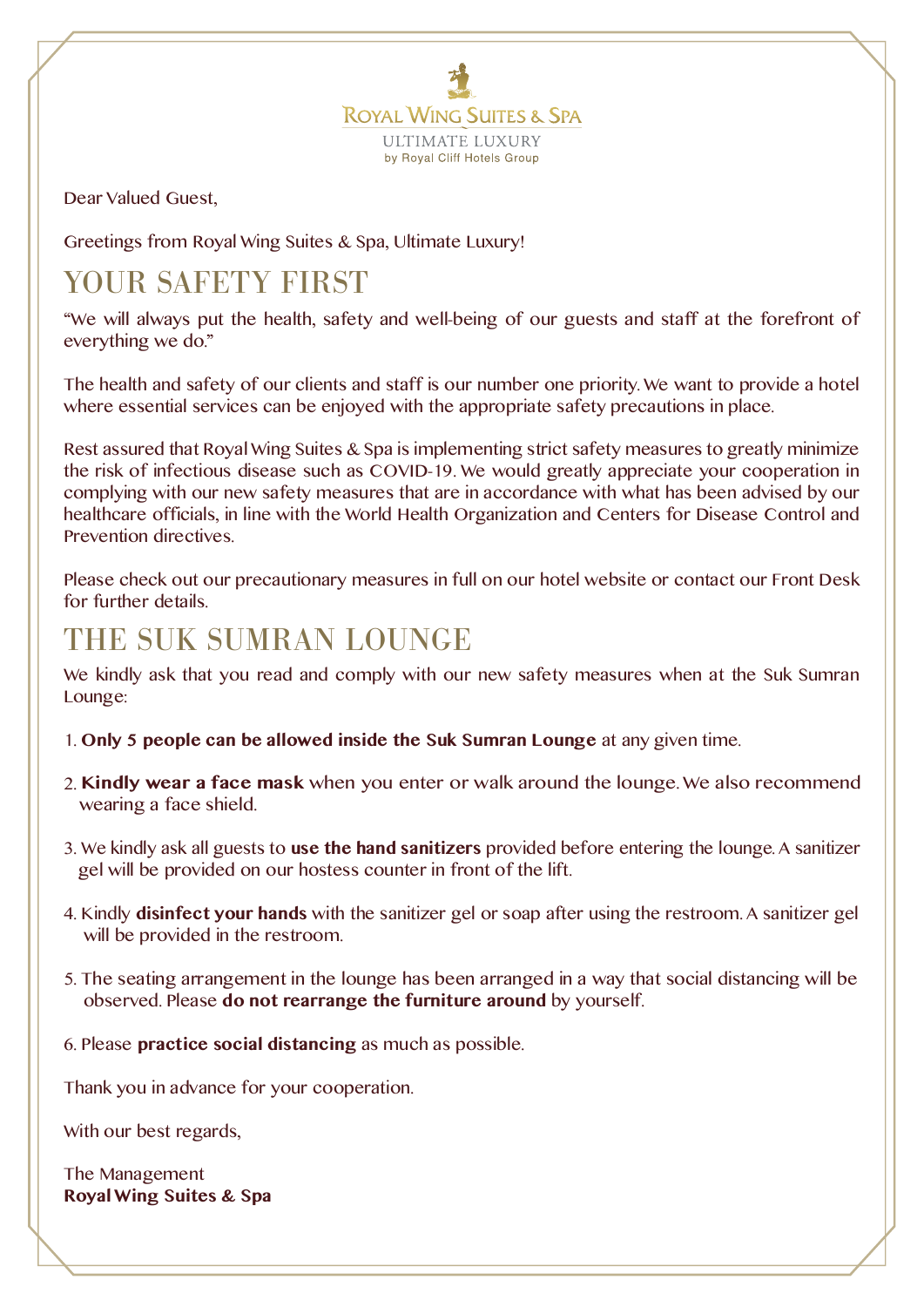

# YOUR SAFETY FIRST

"We will always put the health, safety and well-being of our guests and staff at the forefront of everything we do."

The health and safety of our clients and staff is our number one priority. We want to provide a hotel where essential services can be enjoyed with the appropriate safety precautions in place.

Rest assured that Royal Wing Suites & Spa is implementing strict safety measures to greatly minimize the risk of infectious disease such as COVID-19. We would greatly appreciate your cooperation in complying with our new safety measures that are in accordance with what has been advised by our healthcare officials, in line with the World Health Organization and Centers for Disease Control and Prevention directives.

Please check out our precautionary measures in full on our hotel website or contact our Front Desk for further details.

#### THE POOL AT ROYAL WING SUITES & SPA

We kindly ask that you read and comply with the important new safety measures when using our swimming pools.

- 1. **Kindly wear a face mask** when you enter or walk around the pool area. We also recommend wearing a face shield.
- 2. **Only 10 people can be allowed inside the swimming pool** at any given time.
- 3. We kindly ask all guests to **use the hand sanitizers** before entering the pool area.
- 4. Kindly **disinfect your hands** with soap after using the restroom.
- 5. The pool beds and tables have been ideally placed in accordance with social distancing best practices. Please **do not rearrange the poolside furniture around** by yourself.
- 6. Please **practice social distancing** as much as possible.

Thank you in advance for your cooperation.

With our best regards,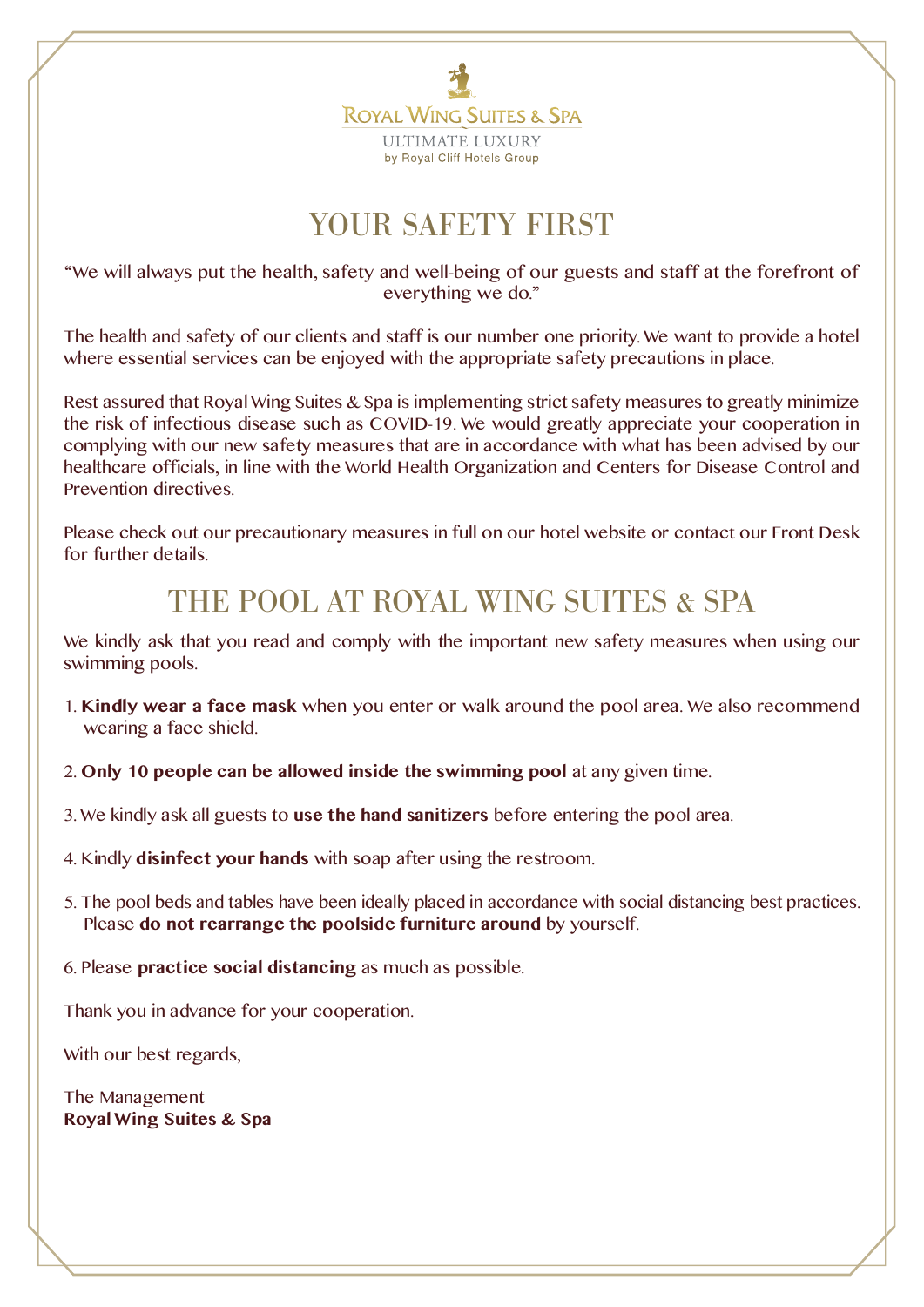**ROYAL WING SUITES & SPA ULTIMATE LUXURY** by Royal Cliff Hotels Group

Dear Valued Guest,

Greetings from Royal Wing Suites & Spa, Ultimate Luxury!

# YOUR SAFETY FIRST

"We will always put the health, safety and well-being of our guests and staff at the forefront of everything we do."

The health and safety of our clients and staff is our number one priority. We want to provide a hotel where essential services can be enjoyed with the appropriate safety precautions in place.

Rest assured that Royal Wing Suites & Spa is implementing strict safety measures to greatly minimize the risk of infectious disease such as COVID-19. We would greatly appreciate your cooperation in complying with our new safety measures that are in accordance with what has been advised by our healthcare officials, in line with the World Health Organization and Centers for Disease Control and Prevention directives.

Please check out our precautionary measures in full on our hotel website or contact our Front Desk for further details.

### AT THE LOBBY OF ROYAL WING SUITES & SPA

We kindly ask that you read and comply with the important new safety measures when at the lobby of the Royal Wing Suites & Spa:

- 1. **Kindly wear a face mask** when you enter or walk around the lobby and the hotel. We also recommend wearing a face shield.
- 2. Guests must **undergo a temperature check** when entering the hotel lobby. Our staff can refuse entry to those whose temperatures are above 37.5 °C or if a guest is showing flu-like symptoms.
- 3. We kindly ask all guests to **use the hand sanitizers** when entering the hotel lobby. Sanitizer gel will be provided on our Reception counter.
- 4. Kindly **disinfect your hands** with soap after using the restroom.
- 5. The seating arrangements in the lobby have been arranged in a way that social distancing will be implemented. Please **do not rearrange the furniture around** by yourself.
- 6. Please **practice social distancing** as much as possible. As such, we invite our guests to use a different sofa sitting area than other guests while staying in the lobby.
- 7. **Please follow floor markings that are in place while queueing** at the Reception counter.
- 8. Handling cash and credit card increase the risk of spreading germs. We advise our guests to **minimize this risk by using contactless payment.**

Thank you in advance for your cooperation.

We wish you a wonderful stay at the Royal Wing!

With our best regards,